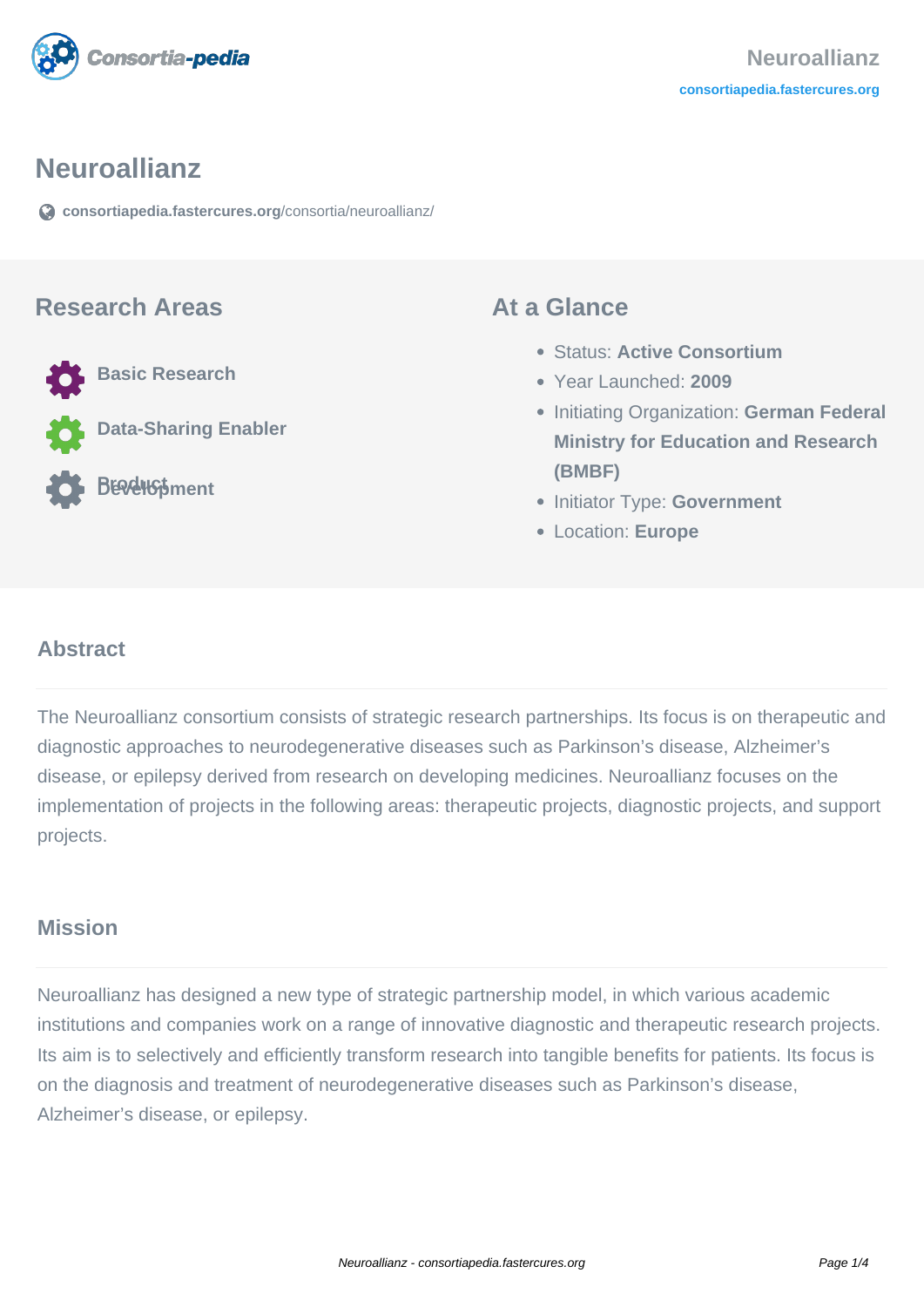

# **Consortium History**

2009-2015: Project duration

## **Structure & Governance**

The project team consist of project manager, deputy project manager, and project team members who implement the project in accordance with the agreed upon project plan. The project manager and the project team members work in a collaborative, open, and transparent manner.

 The Steering Committee coordinates, controls, and directs the progress of the Neuroallianz project portfolio, taking into account the BMBF requirements and strategic recommendations of the Strategic Advisory Board.

 The Strategic Advisory Board consists of members with outstanding experience in industrial enterprises and/or academic institutions. Its mission is to provide strategic and scientific guidance for the research program.

 A close and open cooperation between the partners ensures a successful processing of Neuroallianz projects. The consortium manager is responsible for coordination and management of the consortium members and their external representation.

 The scientific coordinator of the University of Bonn supports the consortium manager in coordinating Neuroallianz activities at the University of Bonn.

# **Financing**

The consortium budget is €40 million.

# **Links/Social Media Feed**

Homepage <http://www.neuroallianz.de>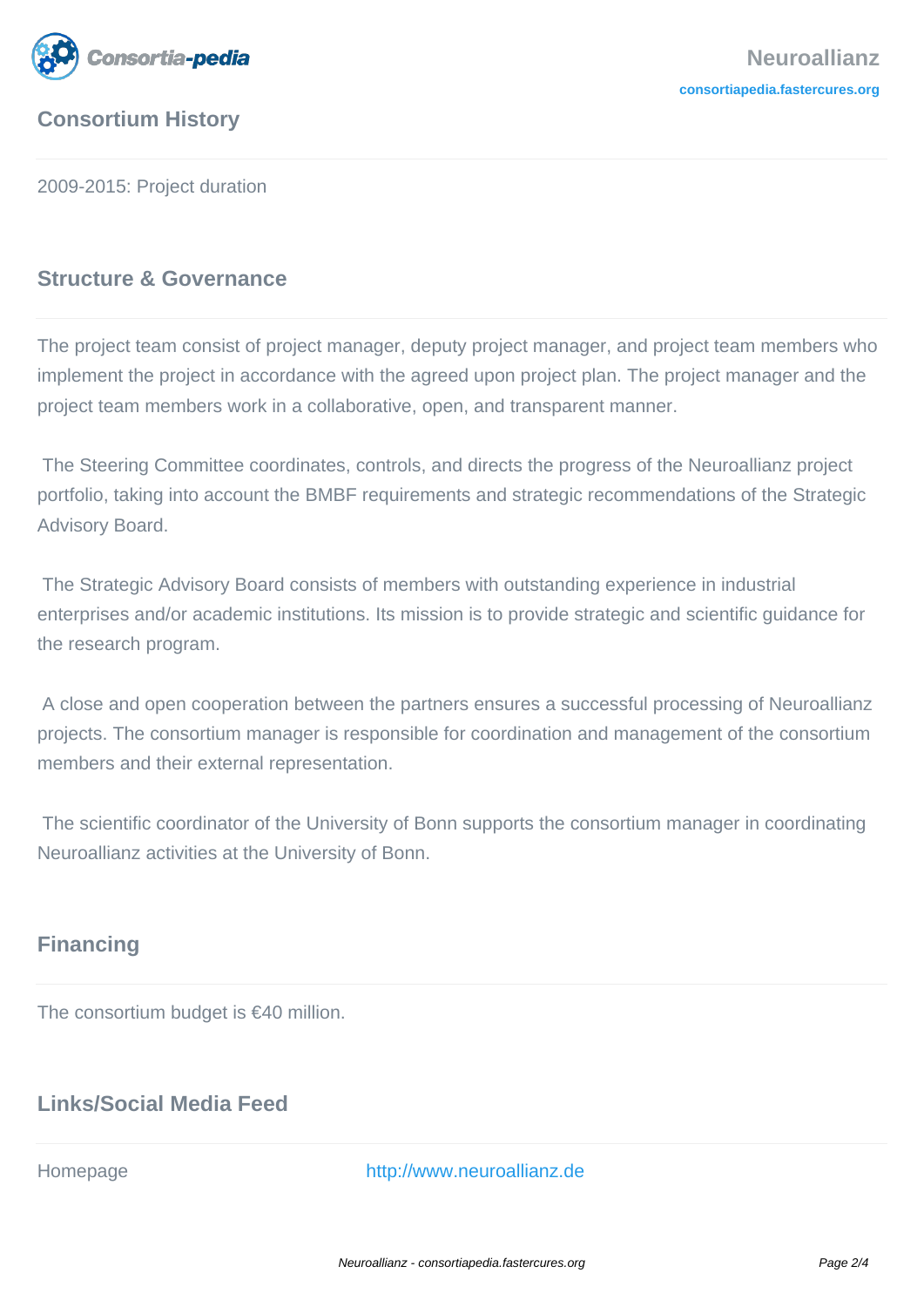

# **Points of Contact**

#### email: [Neuroallianz-helpdesk@fraunhofer.de](mailto:Neuroallianz-helpdesk@fraunhofer.de)

Service provider for its own and third-party information partners of the Neuroallianz:

 UCB Pharma GmbH Alfred-Nobel-Straße 10 40789 Monheim Managing Director: Peter Mitterhofer

 Technical Contact Stephan Spring Stubbe phone: +49 (0) 2241 14 2337 email: [stephan.springstubbe@scai.fraunhofer.de](mailto:stephan.springstubbe@scai.fraunhofer.de)

## **Sponsors & Partners**

Charite–University Berlin Cube Biotech GmbH Fraunhofer Society for the Promotion of Applied Research Helmholtz-Zentrum Dresden-Rossendorf IBL International GmbH Immunogenetics AG Life and Brain GmbH Pharmacelsus GmbH Piramal Imaging GmbH Ratiopharm GmbH Research Center Julich ROTOP Pharmaceuticals AG UCB Pharma GmbH University of Bonn